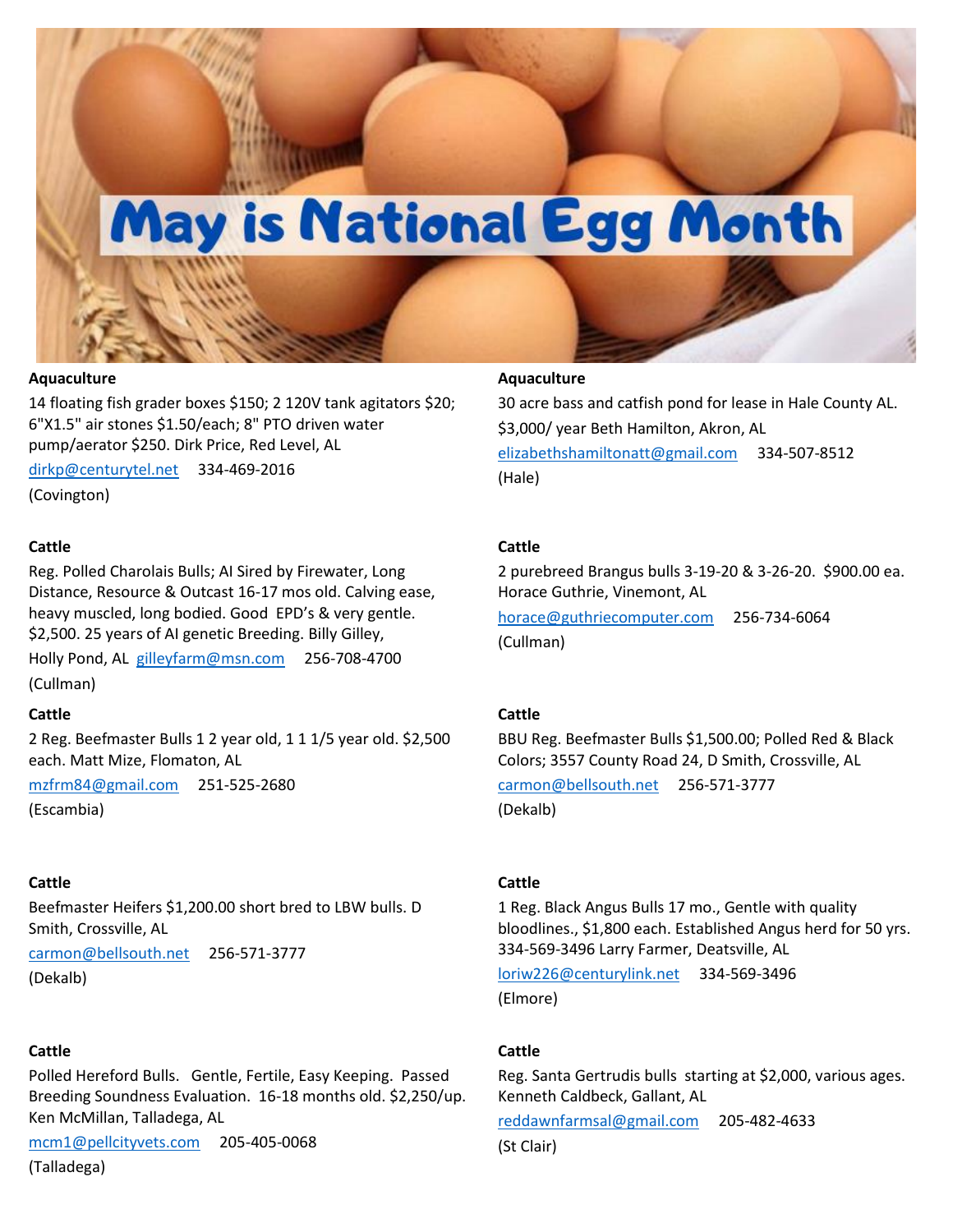## **Cattle**

Reg 20 mo old Black Angus bull; Aberdeen, GAR, SAV lines; breeding soundness tested; ready to breed. Locust Fork; \$1,800 Dawn Calvert, Cleveland, AL

[dec35049@gmail.com](mailto:dec35049@gmail.com) 205-541-1046 (Blount)

## **Cattle**

Reg. Black Angus Cattle: bred cows & heifers at \$1,500 & up; weaned heifer calves (8 mo.) at \$850 / breeding bull (2.5 years) at \$2,400.

David Calhoun, Rainbow City, AL 205-532-5865 (Etowah)

## **Cattle**

Reg. Angus Bull; Bannister Timely 816-8/29/2018. Excellent on heifers \$2,750; 3 Heifers & 3 Bulls, Weaning age \$700 & up. Katherine Griffin, Lincoln, AL

[mitark611@gmail.com](mailto:mitark611@gmail.com) 256-892-3674 (Calhoun)

## **Cattle**

Ten 1/2 cross Beefmaster heifers, 10 to 11 months old. \$800 each. Fred Lovvorn, Woodland, AL

[lovvorn@centurytel.net](mailto:lovvorn@centurytel.net) 256-449-6186 (Randolph)

## **Cattle**

Hereford bulls, very good performance and EPDs \$2,500 and up James Hicks, Cullman, AL

[mphicks41@msn.com](mailto:mphicks41@msn.com) 256-636-4997

(Cullman)

## **Cattle**

10 Quality Charolais bulls. Polled, easy calving, thick, meaty, excellent EPDs. 22-24 months old. \$3,500-\$4,500. Top bloodlines. All have passed breeding soundness exams.

Frank Ellis, Letohatchee, AL

[ffellisjr@gmail.com](mailto:ffellisjr@gmail.com) 334-315-8927

(Lowndes)

## **Cattle**

Various ages of Reg. Brangus bulls. Prices vary depending on age, genetics & quality. \$1,500 (younger bulls) - \$7,500 (herd sires). BSE on bulls 16 mos & older, younger bulls sold as is. Bulls can be examined by appointment. Hudson Hines, Beatrice, AL [jhhines@frontiernet.net](mailto:jhhines@frontiernet.net) 251-564-1457 (Monroe)

## **Cattle**

Reg'd Beefmaster bulls black and polled \$1,500 and up, Older bulls have been BSE tested. Larry Bowen Woodland AL. 36280 770-826-2512 Larry Bowen, Woodland, AL

[lwbowen.lb@gmail.com](mailto:lwbowen.lb@gmail.com) 770-826-2512 (Randolph)

## **Cattle**

Purebred Reg. Santa Gertrudis heifers & bulls. Gentle, polled & deep red. Quality cattle since 1977. Free ball cap & Star5 info. Betty Kelso-Clough, Somerville, AL

[kelsoclough@aol.com](mailto:kelsoclough@aol.com) 256-566-7878 (Morgan)

## **Cattle**

Two Reg. black Angus open heifers, 17 & 20 months old. Guaranteed healthy & gentle. Registration included. \$1,000.00 each Don Hunton, Collinsville, AL

[donald.hunton58@gmail.com](mailto:donald.hunton58@gmail.com) 256-523-6432 (Dekalb)

## **Cattle**

Eight Reg. Beefmaster bulls, 15 to 24 months; \$1,700 and up. Fred Lovvorn, Woodland, AL

[lovvorn@centurytel.net](mailto:lovvorn@centurytel.net) 256-449-6186 (Randolph)

## **Cattle**

Limousin homozygous black & homozygous polled bulls & heifers. Guarantee black & polled calves on most crosses. Low birth weights, Great disposition, Outstanding growth & performance. All vaccinations. Good EPD's. \$1,500/up. Email for info. W Smith, Horton, AL [wdsfarm@gmail.com](mailto:wdsfarm@gmail.com) 205-456-0468 (Blount)

## **Cattle**

Six Reg. Charolais replacement heifers. 6-9 months old, 600- 750 lbs. Gentle, polled. Will make excellent brood cows. \$1,250-\$1,400. Frank Ellis, Letohatchee, AL

[ffellisjr@gmail.com](mailto:ffellisjr@gmail.com) 334-315-8927

(Lowndes)

## **Cattle**

Reg. Charolais Bulls. 16 mo. Good bloodlines, polled, established breeder. \$2,500 ea. Kenneth Sconyers, Clio, AL

[Ksconyers51@gmail.com](mailto:Ksconyers51@gmail.com) 334-402-0366

(Barbour)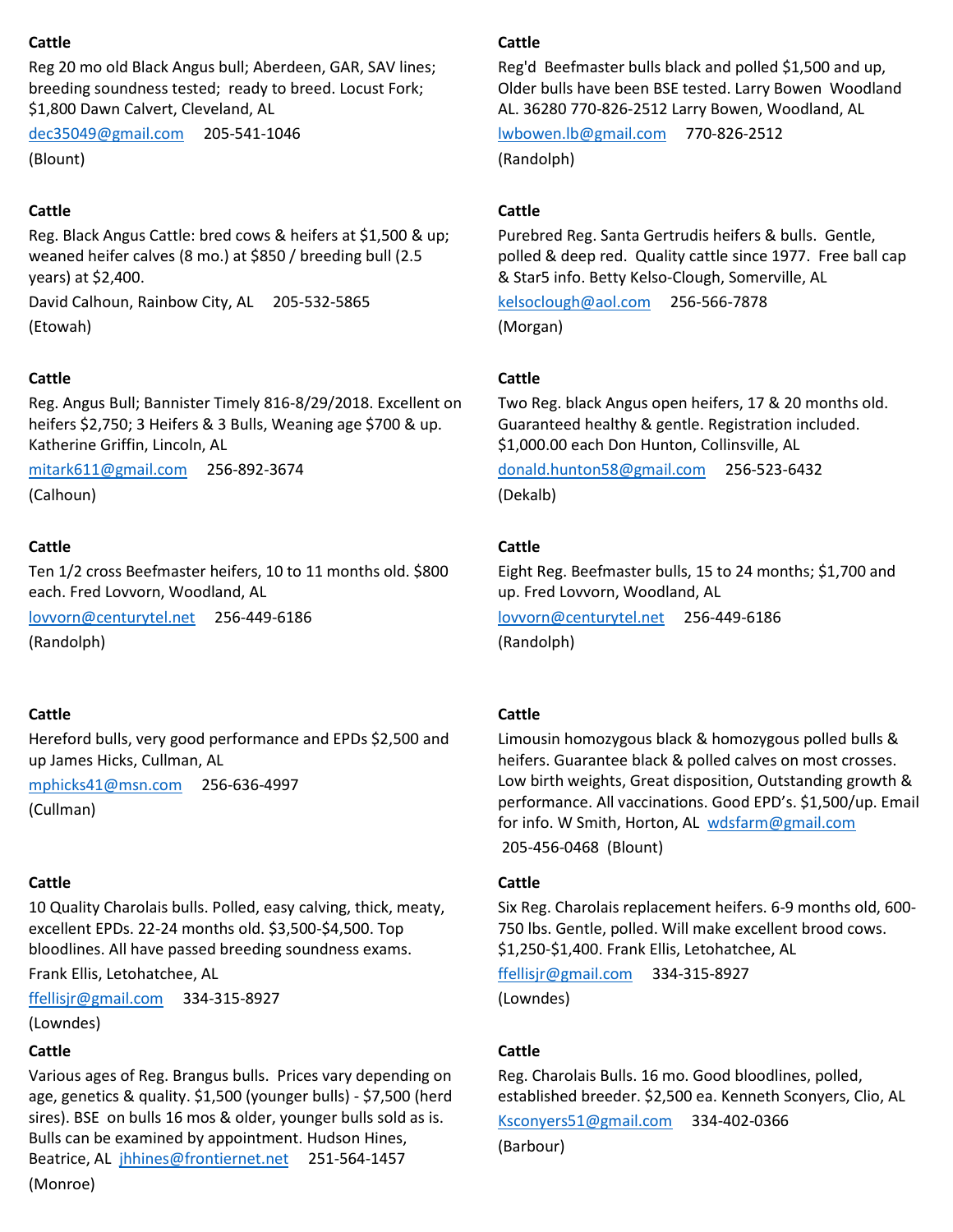## **Cattle**

Reg. Scottish Highland Bulls from Gleann Brook Acres. Purebred bloodlines for foundation stock or great to cross with cows. Sweet, gentle dispositions, exceptional pedigrees! Starting at \$2,500 & up. www.gbahighlands.com for more info. Tracey Kerbler, Bremen, AL [info@gbahighlands.com](mailto:info@gbahighlands.com) 205-432-9531 (Cullman)

## **Cattle**

Reg. Longhorns, Cows & Heifers. Established Herd for 25 Years. \$ 600 and up. Howard Graham, Carbon Hill, AL

[jhgraham2@gmail.com](mailto:jhgraham2@gmail.com) 205-522-2960 (Walker)

## **Cattle**

14 Red Angus & Polled Hereford cows 3-5 years old bread to an Akaushi Bull to start calving late January 2022. \$2000 each. Otis Leonard, Kellyton, AL

[leonardpc@bellsouth.net](mailto:leonardpc@bellsouth.net) 256-625-9393 (Coosa)

## **Cattle**

Want to buy 80 bred Brangus heifers. Need to be docile. Michael Waters, Vinemont, AL 256-636-2129 (Cullman)

## **Cattle**

Reg. Jersey heifer, due to calve in the fall in time for calving season! Halter broke & very gentle. Will make good nurse cow or family milk cow. \$1,800 or best offer Anne Crawley, Pine Apple, AL [aps2888@yahoo.com](mailto:aps2888@yahoo.com) 251-564-1623 (Wilcox)

## **Egg & Poultry**

Ostrich, Emu, Rhea, Peacocks, Chicks & Fertile Eggs for sale, call or text 719-357-6866 Blake Wayne, Huntsville, AL

[blake.tkoproducts@gmail.com](mailto:blake.tkoproducts@gmail.com) 719-357-6866 (Sumter)

# **Egg & Poultry**

Peacocks, \$150 and up. Candi Whitman, Opelika, AL [whitman4spencer@yahoo.com](mailto:whitman4spencer@yahoo.com) 706-326-2812 (Lee)

## **Cattle**

Black Baldie Heifers, yearlings, vaccinated, wormed. \$1,100 each. Charles Ford, Ragland, AL

[davidford@ragland.net](mailto:davidford@ragland.net) 205-283-0638 (St Clair)

# **Cattle**

Simangus bulls 15 months old, homo black & polled w/low birth weight & good weaning weight epds, \$2,200 & up. Matt Johnson, Brent, AL

[Lorijohnson@cadencebanking.com](mailto:Lorijohnson@cadencebanking.com) 205-316-0039 (Bibb)

## **Cattle**

Powder River squeeze chute, palpation chute, adjusting panels for calves plus 2 extra panels for entry. \$4,500. Joe Walters, Ragland, AL 205-533-5474 (St Clair)

## **Cattle**

Reg and purebred Limousin bulls and heifers. Black, gentle, LBW, double polled. Bulls \$1,950. Heifers \$900. Don Jones, Fitzpatrick, AL

[chjones36@cs.com](mailto:chjones36@cs.com) 334-279-1023 (Bullock)

# **Cattle**

Red Devons, full blood not Reg., Grass cattle genetics, Cows, heifers, yearlings & bulls available. 2 Reg. bulls & 10 Reg. cows. \$1,000.00/up. Perfect for grass-fed operation. Text 205-365-1023 to talk cows. Dwayne Lowery, Jemison, AL

[dixiedwayne@gmail.com](mailto:dixiedwayne@gmail.com) 205-365-1023 (Chilton)

# **Egg & Poultry**

Geese for sale. 3 African greys and 3 Toulouse \$25 each! Alan Judd, Faunsdale, AL

[Aljudd@hotmail.com](mailto:Aljudd@hotmail.com) 334-341-3388 (Marengo)

## **Equipment**

Want to buy an older John Deere tractor. Anywhere from 80-100 horse pto. Preferably 2000-4000 series/model. Can need some work on it Joshua Gunn, Millry, AL

[j.gunn96@yahoo.com](mailto:j.gunn96@yahoo.com) 251-242-1880 (Washington)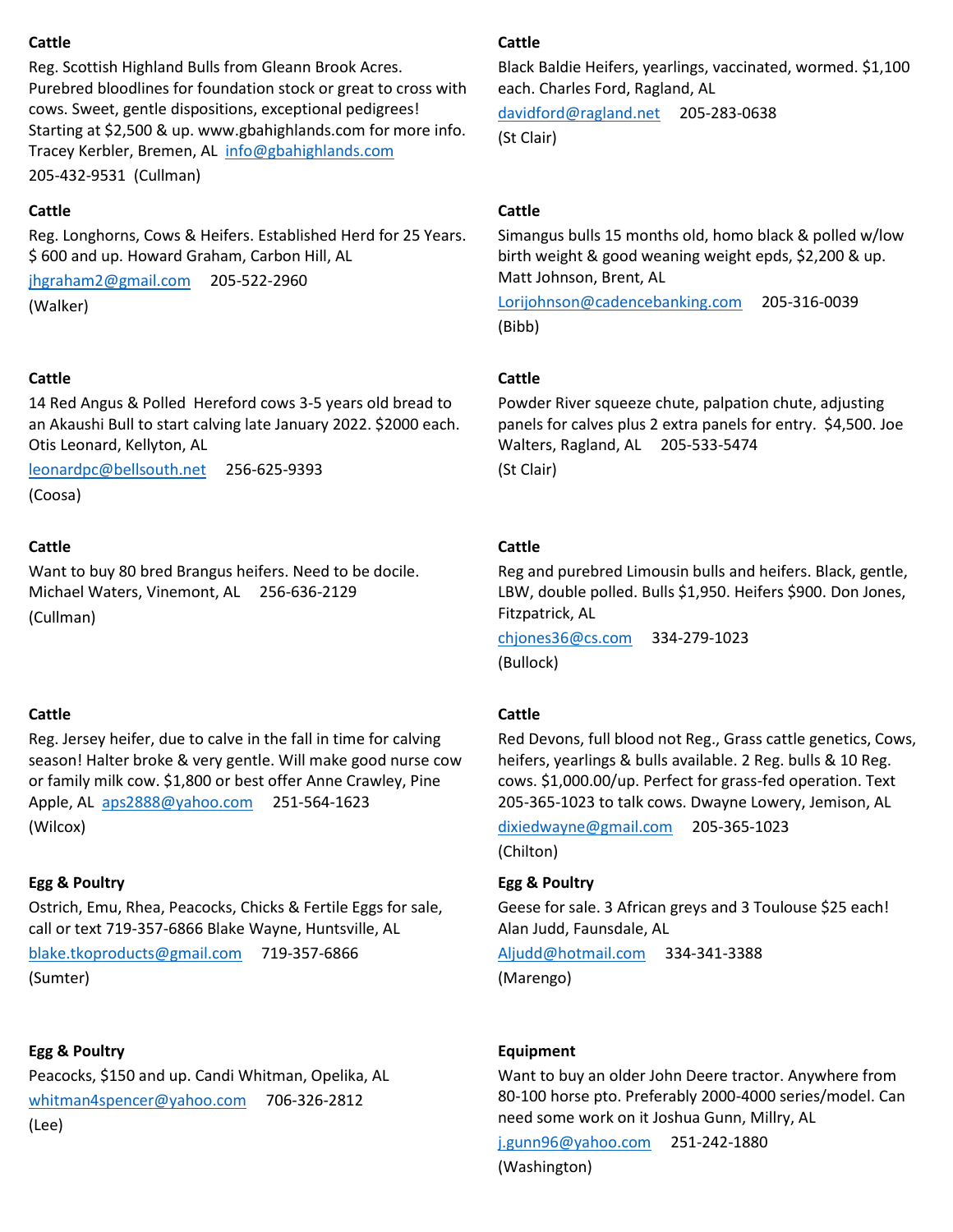## **Equipment**

1500 New Hi-Tensile Fiber Posts for installing Hi-Tension fence, posts are 6' tall X 1.50" across & have 5-predrilled holes at 10,20,30,40,50" for installing wire with clips, unbreakable & unbendable. \$7/each. Rick Neves, Cullman, AL

[livestock77@hotmail.com](mailto:livestock77@hotmail.com) 256-747-3301

(Cullman)

## **Equipment**

2019 4052R John Deere Tractor (54 hrs) w/Cab, 4wd, Hydrostatic drive, additional hydraulics, front bucket, R4 tires, Stereo, imatch quick hitch \$52,500 Richard Eaves, Linden, AL

[raleaves@icloud.com](mailto:raleaves@icloud.com) 334-341-7081

(Marengo)

## **Equipment**

5th Wheel Hitch, Pro-Series 16 K, with mounting rails, \$200.00 OBO. Robert Bishop, Gordo, AL

[rb1901@bellsouth.net](mailto:rb1901@bellsouth.net) 662-617-5049

(Pickens)

## **Equipment**

Roskamp Model K industrial roller mill with 12"X12" rollers & 7.5 HP 220V motor \$1,250; 8" PTO driven water pump/aerator \$250. Dirk Price, Red Level, AL

[dirkp@centurytel.net](mailto:dirkp@centurytel.net) 334-469-2016 (Covington)

## **Equipment**

2013 JD 7760 Cotton picker, dual wheels, 6-row, approx. 2,300 fan hours, field ready, \$342,000; Four (4) damaged Pro-16 heads off of a JD 9976 cotton picker \$2,800/each. Dennis Acker, Piedmont, AL 256-447-8344

(Cherokee)

## **Equipment**

Want to purchase two 38 inch rims for TS 110 New Holland tractor. Butch Speed, Luverne, AL

[butchspeed@troycable.net](mailto:butchspeed@troycable.net) 334-429-2000 (Crenshaw)

## **Equipment**

7 John Deere suitcase weights and mounting bracket, \$700 Joe Cox, Epes, AL 205-281-4067 (Sumter)

## **Equipment**

Garden tractor with trailer cart. John Deere D-105 and Cart8Y. Tractor was a riding mower, but no longer has a mower deck. Good condition. \$200. Robert Lewis, Chelsea, AL [rlewis1665@bellsouth.net](mailto:rlewis1665@bellsouth.net) 205-678-9208 (Shelby)

## **Equipment**

New Holland Hay Wagon (Square Bales-Loads/Unloads) \$1,200; needs minor repairs. New Holland Haybine Mower, 8 ft. cut, \$800; needs minor repairs. Ray Presley, Ralph, AL 205-339-0807 (Tuscaloosa)

## **Equipment**

2017 4708 Massey Ferguson tractor, 2015 Forma 16 krone baler, 17 foot krone tedder. Call for prices. Roger Fuller, Talldega, AL [catfish1\\_82@yahoo.com](mailto:catfish1_82@yahoo.com) 256-362-3940 (Talladega)

## **Equipment**

Need a couple rear unload silage wagons. Tim Tucker, Uriah, AL. [tuckfarm@frontiernet.net](mailto:tuckfarm@frontiernet.net) 251-282-6286 (Monroe)

## **Equipment**

JD 4850 dual weights, great shape \$26,000; JD 630 30' disk, new blads on front \$6,500; JD 9960 cotton picker, 4 in line head \$12,500; IH 1440 w/4 row corn & 13' header \$10,000; C60 grain truck w/metal dump bed \$3,500. Donnie Hanks, Lenox, AL 251-238-3006 (Conecuh)

## **Equipment**

Want to purchase plastic chicken crates. Keri Carroll, Fort Payne, AL

[blackfoxacresfarm@gmail.com](mailto:blackfoxacresfarm@gmail.com) 256-418-5014 (Dekalb)

## **Equipment**

10 FT. Bushhog brand Bushhog w/ chains; 3 pt. hitch, hydrolic wheels on the back; kept in shed,excellent condition. \$4,500 Edward Murphree, Sylacauga, AL

[murphreej56@yahoo.com](mailto:murphreej56@yahoo.com) 256-267-6212

(Talladega)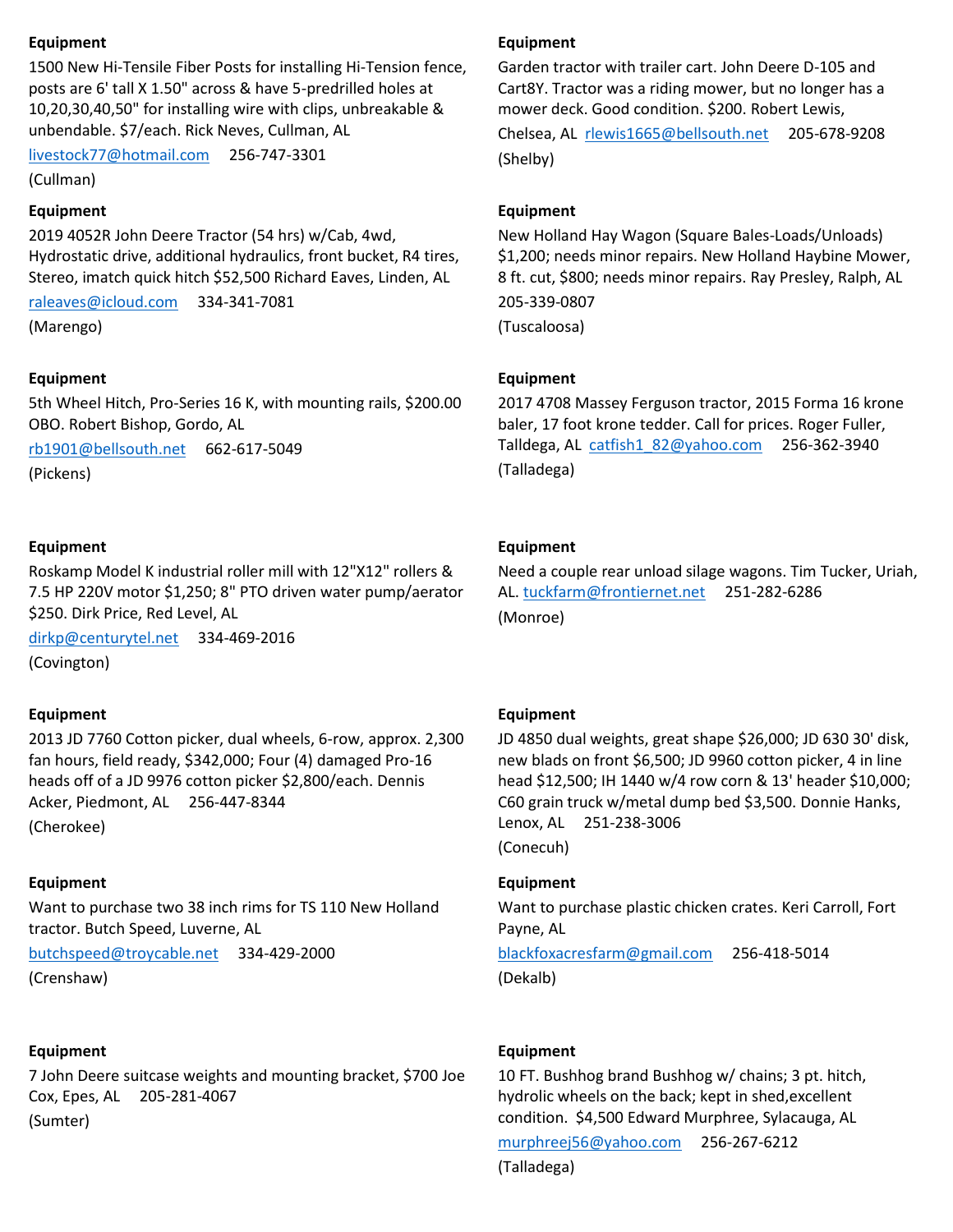#### **Equipment**

2001 Circle W stock trailer. 6'8" x 24', new floor, new tires. \$6,000., Like new Kodiak 8' pasture aerator, \$1,200. Patt Burkhalter, Verbena, AL

[pattburk@aol.com](mailto:pattburk@aol.com) 205-479-9443

(Chilton)

#### **Equipment**

Farmall 230 tractor for parts, motor runs great, 1 new rear tire \$500/both; front tires almost new 2 years old & have foam in them, trans. problem will not go into reverse for sale for best offer, William Timmerman, Davisboro, AL

[thetroll1943bt@yahoo.com](mailto:thetroll1943bt@yahoo.com) 803-640-6265

(Georgia)

#### **Equipment**

2001 Ford F550 Spray Truck, automatic, 500 gal tank w/raven monitor, 40ft booms, \$11,000 Doug Dill, Springville, AL

[cssspringville@yahoo.com](mailto:cssspringville@yahoo.com) 205-368-8113

(St Clair)

#### **Farms for Sale**

120 ac, Co., 3BD, 1 1/2 BA; A Frame house. 120 ac. of mature Loblolly pine & hardwoods. Improved roads, fire lines, deer plots, exec. deer & turkey hunting, running creeks. House in hardwood area overlooking creek. \$275,000. John Thacker, Bham, AL. [jathacker101@gmail.com](mailto:jathacker101@gmail.com) 205-755-9035 (Coosa)

## **Farms for Sale**

3 bedroom house with 44 acre cattle farm with large barn and 4 acre pond.\$90,000 Randy Briggs, Vernon, AL

205-686-2970

(Lamar)

#### **Hay & Feeding Grain**

4X5 rolls, sprayed & fertilized, net wrapped. Fescue, Dallas, & Bahia. \$28 in field; \$32 in barn. Joe Walters, Ragland, AL

[deloma48@aol.com](mailto:deloma48@aol.com) 205-533-5474

(St Clair)

#### **Hay & Feeding Grain**

4 x 5 and 5 x 5½ net wrapped hay, barn kept, fertilized and unfertilized, \$45 & up. Todd Grogan, Montgomery, AL 334-320-7315 (Montgomery)

#### **Equipment**

JD 6700 Hi-Cycle sprayer flow control valve crop fenders, \$28,000 256-310-8367 Doug Trantham, Alexandria, AL 256-310-8367 (Calhoun)

#### **Equipment**

Cub tractor w/42" belly mower \$3,300; 12V Cub tractor w/59" belly mower \$4,400; Turn Plow \$125; Cultivator \$100; radiator housing base for Cub 12V \$250; Zenith carburetor \$250; \$8,400/for all (negotiable) R Cain, Phenix City, AL

[reginacain607@yahoo.com](mailto:reginacain607@yahoo.com) 334-614-3816

(Lee)

#### **Equipment**

For parts or restoration Farmall 230 ,1 new rear tire, both front tires almost new 3 yrs. with foam, good Sheetmetal , motor runs like a top ,Will not go into reverse, for best offer, located in middle Georgia William Timmerman, Monetta, AL

[thetroll1943bt@yahoo.com](mailto:thetroll1943bt@yahoo.com) 803-640-6265

(South Carolina)

#### **Farms for Sale**

185 acre farm w/110 acres planted in 30-40 yr old pecan trees. Includes a 3600 sqft house, barn & equipment shed. Pecan varieties include Desirable, Cape Fear, and Elliot. \$1,100,000. Richard Gunter, Andalusia, AL

[richardgunter2015@gmail.com](mailto:richardgunter2015@gmail.com) 334-388-2304 (Covington)

## **Hay & Feeding Grain**

Horse & Cattle Bahia hay. Well fertilized, limed, weed controlled, net wrapped, and barn stored on pallets. Delivery available upon request, & able to load semi truck trailers. Kendall Jeanminette, Lucedale, AL 601-508-7115 (Mississippi)

#### **Hay & Feeding Grain**

Bermuda Square hay from fertilized and sprayed fields \$6 each Ricky Gibbs, Cullman, AL

[gibbsinsurance@hotmail.com](mailto:gibbsinsurance@hotmail.com) 256-338-7602 (Cullman)

#### **Hay & Feeding Grain**

4x5 net wrapped Argentine Bahia hay, fertilized & sprayed, No weeds, \$32. Jerald Kichler, Elberta, AL jekichler@gmail.com 251-952-8395 (Baldwin)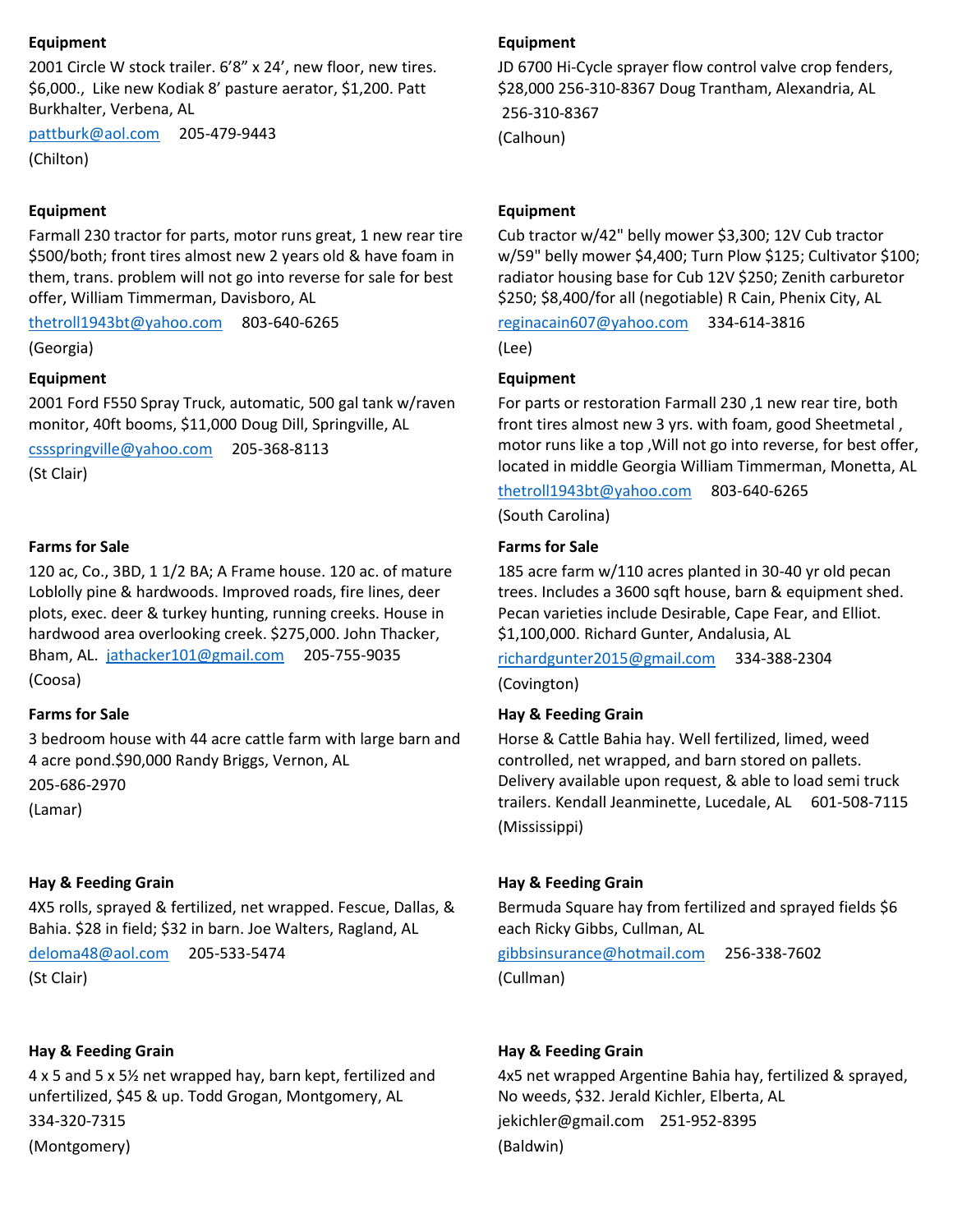## **Hay & Feeding Grain**

5x5 round bales. Rye grass. Barn stored. \$40/bale Randy Hawkins, Gadsden, AL

[rmhawkins72@bellsouth.net](mailto:rmhawkins72@bellsouth.net) 256-504-9360 (Etowah)

## **Hay & Feeding Grain**

Well fertilized, limed, & weed controlled 4x5 net wrapped round Argentine Bahia bales, \$40 Cattle hay & \$55 Horse hay. Barn stored on pallets, & delivery avail. Can load semis truck trailers & small loads. Kendall Jeanminette, Lucedale, AL

[kendalljeanminette@icloud.com](mailto:kendalljeanminette@icloud.com) 601-508-7115

(Mississippi)

## **Hay & Feeding Grain**

260 Bales of Cow Hay, barn kept, never wet.\$25 per bale for 150 bales, \$20 per bale for 100 bales or more. Must pick up. Butch Jones, Sprott, AL

[cjonesmath@yahoo.com](mailto:cjonesmath@yahoo.com) 334-419-5587 (Perry)

## **Hay & Feeding Grain**

5 x 5 rolls bahia & bahia mixed grasses, \$42.50/roll loaded, barn stored & well fertilized Ricky Hollingsworth, Eldridge, AL 205-487-6190

(Fayette)

## **Horses, Mules & Donkeys**

3 Saddlebred /Throughbred cross, 2 Geldings, 1 Mare \$1,500/each OBO Rhonda Glass, Haleyville, AL

[percysmom2@gmail.com](mailto:percysmom2@gmail.com) 205-530-0838

(Winston)

## **Livestock Dogs**

AKC certified golden retriever puppies. First vaccines, vet checked, dewormed. Will be ready for new homes 5/15/22. Accepting deposits now. Males and females available \$1,300. Pics available. Shannon Staples, Robertsdale, AL

[shannoninez@yahoo.com](mailto:shannoninez@yahoo.com) 251-604-2856

(Baldwin)

## **Livestock Dogs**

Have 2 fiest/jack russell puppies, 1 girl & 1 boy left. Born 3-19- 21. Been wormed and given 1st round of shots. \$75 each. Bobby Dyer, Northport, AL

205-344-2837

(Tuscaloosa)

## **Hay & Feeding Grain**

Hay for Sale: sprayed and fertilized Dallas-Fescue mixed 4 x 5 bales \$30 per bale Bobby Morrison, Anniston, AL

[lauralynnmorrison68@gmail.com](mailto:lauralynnmorrison68@gmail.com) 256-689-6187 (Calhoun)

## **Hay & Feeding Grain**

4 x 5 round rolls net wrapped Bahia grass hay. Well fertilized and sprayed. No weeds. Cattle and horse quality available. Perry Cole, Harpersville, AL

[pncolecpa@aol.com](mailto:pncolecpa@aol.com) 205-879-9008 (Shelby)

## **Hay & Feeding Grain**

Square mixed grass hay, sprayed and fertilized \$5.... Bermuda \$6 Ricky Gibbs, Cullman, AL

[gibbsinsurance@hotmail.com](mailto:gibbsinsurance@hotmail.com) 256-338-7602 (Cullman)

## **Horses, Mules & Donkeys**

Donkeys for sale, excellent coyote deterrent for cattle, goats, sheep, alpaca etc. Family pets horse companions. We have all types. Bigelivestock.com Pamela Liner, Cragford, AL

[traymitch@yahoo.com](mailto:traymitch@yahoo.com) 229-977-5201 (Clay)

## **Horses, Mules & Donkeys**

Saddlebred/Thoroughbred cross, 2 Geldings, 1 Mare \$1,500 each OBO Rhonda Glass, Haleyville, AL

[percysmom2@gmail.com](mailto:percysmom2@gmail.com) 205-530-0838 (Winston)

## **Livestock Dogs**

Farm/homestead Collie puppies, loyal, smart, attentive, protective, & good w/kids. Father-Reg. Scotch Collie, Mother-1/2 English Shepherd, 1/4 Australian Shepherd & 1/4 Border Collie. 2 females, 4 males avail. Black & white, or tan. Full tails & natural b Noah Sanders, Goodwater, AL

[noahrora@gmail.com](mailto:noahrora@gmail.com) 334-750-0297 (Coosa)

## **Livestock Dogs**

Reg. Border Collie pups born 8/10/2021 black/white \$500 Ricky Gibbs, Cullman, AL [gibbsinsurance@hotmail.com](mailto:gibbsinsurance@hotmail.com) 256-338-7602

(Cullman)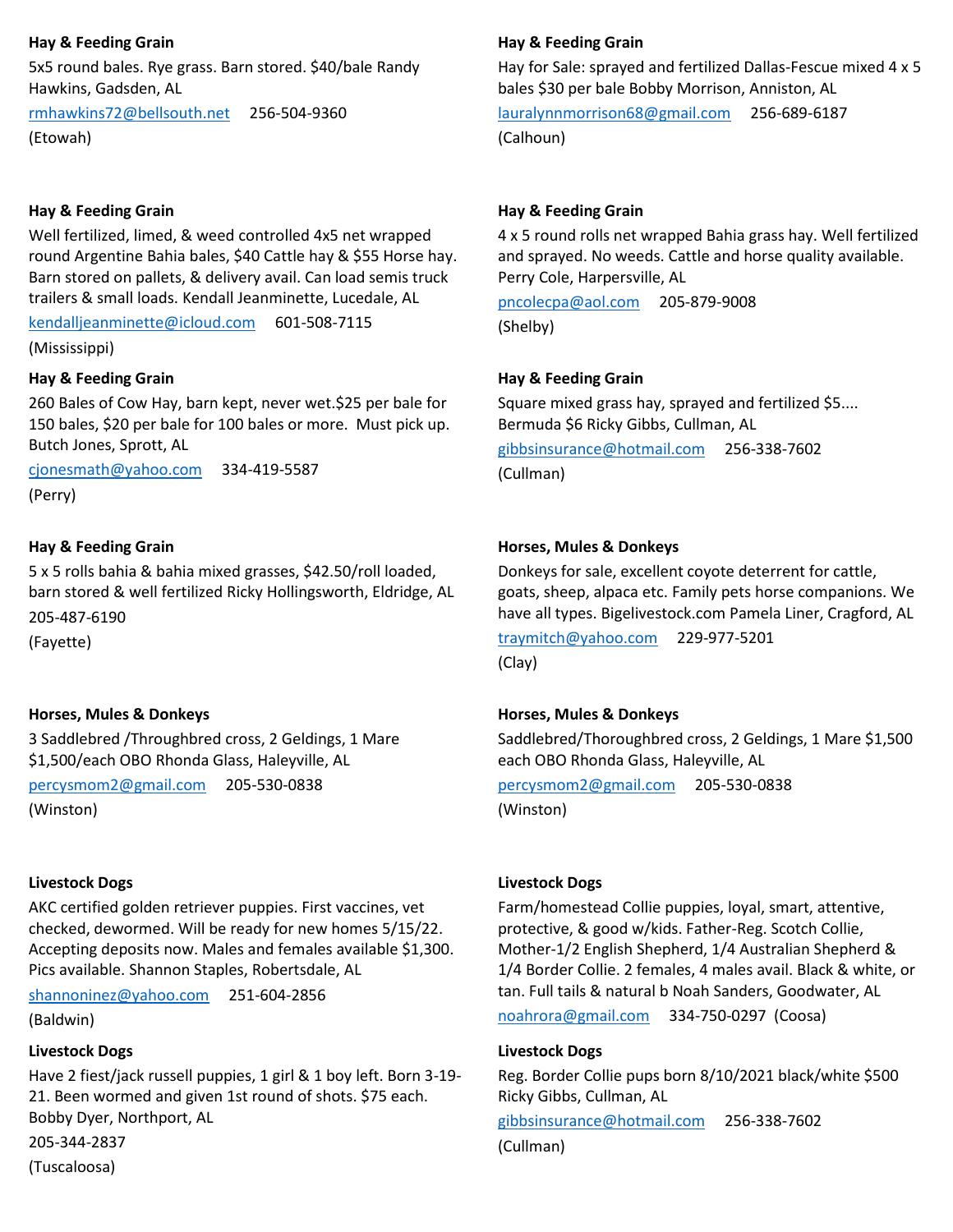## **Livestock Dogs**

For Sale Great Pyrenees puppies. Eight weeks old. \$150.00 Oather Brown, Emelle, AL

[fbrown@uwa.edu](mailto:fbrown@uwa.edu) 205-499-9049 (Sumter)

## **Machinery**

AG-SPRAY- 500 gallon sprayer w/ 48 ft. boom, hydraulic height adjustment, Auto-rate controller.

\$15,000. Bill Freeman, Vernon, AL

[stumps@centurytel.net](mailto:stumps@centurytel.net) 205-712-0671 (Lamar)

## **Machinery**

HAY WRAPPER- Vermeer Single Bale wrapper, good condition, \$2,000. Bill Freeman, Vernon, AL

[stumps@centurytel.net](mailto:stumps@centurytel.net) 205-712-8966 (Lamar)

## **Machinery**

2013 Krone KR160 hay baler used 4 yrs, not used since 2017, shed kept, \$5,500.00 William Seale, Moundville, AL

[ceseale15@gmail.com](mailto:ceseale15@gmail.com) 205-886-7468 (Hale)

## **Machinery**

JD 530 Round Baler. Field Ready. \$4,500.00 Stanford Glass, Thomaston, AL

[lglass@danacompanies.com](mailto:lglass@danacompanies.com) 334-341-7316 (Marengo)

## **Machinery**

2014 Polaris Ranger 570 EFI. Half windshield, roof, front light bar, 2 rear work lights, rear view mirror, 27" wheels & tires, 3500 lb winch. 1020 miles, 284 hours. Excellent condition one owner, garage kept. \$8,200. 205-339-9540 or 205-292-5331 Brian Fleenor, Berry, AL. [brianfleenor@att.net](mailto:brianfleenor@att.net) 205-292- 5331 (Tuscaloosa)

## **Machinery**

Want to Purchase, Gently used Brown Limb Tremor Front mounted Tractor Saw, 30 or 40 inch model Norwood Blanchard, Burgaw, AL

[norwood1310@gmail.com](mailto:norwood1310@gmail.com) 910-259-2003 (North Carolina)

## **Livestock Dogs**

Border Collies black white \$650 and Blue Merle \$1,000 ready April 17th. American stock dog registered. Located in Cullman. Text or call Sonya Haynes, Cullman, AL

[Sonnygram@gmail.com](mailto:Sonnygram@gmail.com) 256-338-0379 (Cullman)

## **Machinery**

HAY WRAPPER- A.M. Stretch-O-Matic Model 8400-E, great condition, \$18,000, Bill Freeman, Vernon, AL

[stumps@centurytel.net](mailto:stumps@centurytel.net) 205-695-6314 (Lamar)

## **Machinery**

New Holland square bale HayWagon/Loader; working condition. \$1,500 Don Presley, Ralph, AL 205-339-0807 (Tuscaloosa)

## **Machinery**

Combine IH 715 Combine / 13' Header Platform \$4,500. Alex Jones, Birmingham, AL [Alexj@PM-J.COM](mailto:Alexj@PM-J.COM) 205-328-9190 (Marengo)

## **Machinery**

1965 John Deere 2010, 46 hp diesel tractor \$4,500. Please leave a message. Chad Matheson, Goodwater, AL

[cematheson3@gmail.com](mailto:cematheson3@gmail.com) 256-404-4602 (Coosa)

## **Machinery**

New Holland 4610 tractor w/turbo and bush hog loader. Tractor runs & cranks as should. Everything works except hour meter: stopped at 197 hrs. Includes 6ft bush hog, hay spear, front pallet forks & 3 pt boom. \$17,500. Larry Henson, Boaz, AL. [lehenson1@bellsouth.net](mailto:lehenson1@bellsouth.net) 256-738-8004 (Marshall)

## **Machinery**

Amadas Self Propelled peanut combine. 1999 model w/1650 fan hrs. Comes w/19 ft. head and a Amadas header trailer. Combine in good shape. \$27,500. William Whiddon, Honoraville, AL

[whiddfarms@gmail.com](mailto:whiddfarms@gmail.com) 334-391-5173 (Butler)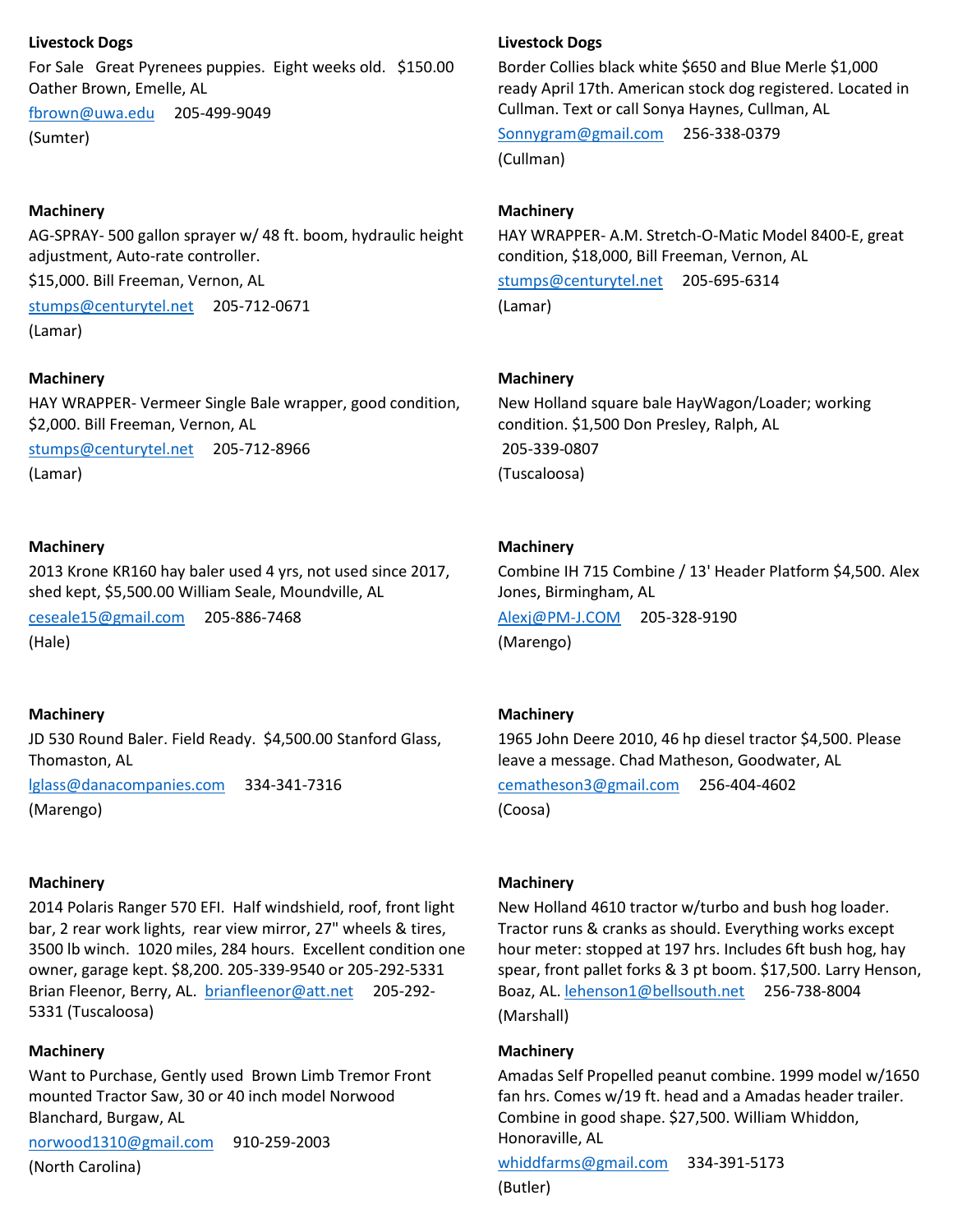#### **Machinery**

Two King Cutter bush hogs for sale. 6-foot asking \$900 and 5 foot asking \$700 Gene Irvin, Tuscaloosa, AL

[daniel.irvin24@gmail.com](mailto:daniel.irvin24@gmail.com) 205-614-2902 (Pickens)

## **Machinery**

Bush hog brand Squealer cutter, 5 foot cutting width, deck needs major welding. Gear box good. \$125 Cecil Medders, Trussville, AL

[Cmedders4235@charter.net](mailto:Cmedders4235@charter.net) 205-470-4532 (Jefferson)

#### **Machinery**

Dual Hubs from International 1486, excellent condition. \$375. Steve Allen, Fairhope, AL

[rh.trailer@yahoo.com](mailto:rh.trailer@yahoo.com) 251-278-4445 (Baldwin)

#### **Machinery**

John Deere 20 ft mounted field cultivator, fold up with harrow. \$2,000. George Hodge, New Market, AL

[gdhodge4@gmail.com](mailto:gdhodge4@gmail.com) 256-759-1770 (Madison)

#### **Machinery**

1965 Ford 3000 tractor (gasoline), 5-ft Rebel Bush Hog, 66" 5 blade box, 42" 4 blade box, 6-ft boom, 6-ft blade & Baltimatic fertilizer spreader, \$8,500 for all, price firm, Cash only. Inherited equipment from my dad & don't need it. Janet Wright, Killen, AL. [janetwright01@att.net](mailto:janetwright01@att.net) 256-272-5065 (Lauderdale)

#### **Machinery**

7635 New Holland Ford cab/air/heat 2wd; Tractor 98hp Bushhog loader qt bucket/hayspere. Mike Sanders, Jacksonville, AL

[Sandersfarms5@gmail.com](mailto:Sandersfarms5@gmail.com) 256-310-0867 (Calhoun)

#### **Miscellaneous**

HDPE double walled culvert pipe. 30"x20' in size. Heavy duty, never used. Pickup only. 4 left at \$800 each. Terry Pickard, McKenzie, AL 334-488-0999

(Conecuh)

## **Machinery**

Buhler Allied 695 front end loader for 399 Massey Ferguson tractor w/hay spear & tractor attachments, good condition \$3,000. Located near Winterboro, AL Bob Burton, Orange Beach, AL. [bobburton5@gmail.com](mailto:bobburton5@gmail.com) 251-747-2416 (Talladega)

#### **Machinery**

1965 706 tractor, 70hp, PTO, TA, ta works, mechanically sound, tires excellent. Ready for the field. \$4,500 Steve Allen, Fairhope, AL

[rh.trailer@yahoo.com](mailto:rh.trailer@yahoo.com) 251-278-4445 (Baldwin)

#### **Machinery**

Peanut wagon, \$800 or best offer. Robert Case, Destin, AL [Rbc345@aol.com](mailto:Rbc345@aol.com) 850-496-7777 (Florida)

#### **Machinery**

12 row Wil-Rich do-all. Good condition. \$9,000 George Hodge, New Market, AL [gdhodge4@gmail.com](mailto:gdhodge4@gmail.com) 256-759-1770 (Madison)

#### **Machinery**

8' Kuhn Cutter, \$3,000; New Holland Square Baler, \$3,500; New Holland Rake, \$1,500; Fluffer, \$1,100; 55-gallon sprayer, \$800; Disc, \$425. Sandra Weaver, Odenville, AL

[sweaver600@gmail.com](mailto:sweaver600@gmail.com) 120-553-3130 (St Clair)

#### **Miscellaneous**

Five sections of 10' long triangle shaped tower for tv or radio antenna. \$500 Bill James, Auburn, AL

[greenacres00@gmail.com](mailto:greenacres00@gmail.com) 334-524-8179 (Lee)

#### **Miscellaneous**

Utility trailer, 77" x 13' 6", double axle, 8,000 pound with 6' removeable sides. Heavy ramps included. Purchased from AESCO Steel Fab. \$2,000. Robert Burgett, Warrior, AL

[burgettm76@gmail.com](mailto:burgettm76@gmail.com) 205-285-7264 (Jefferson)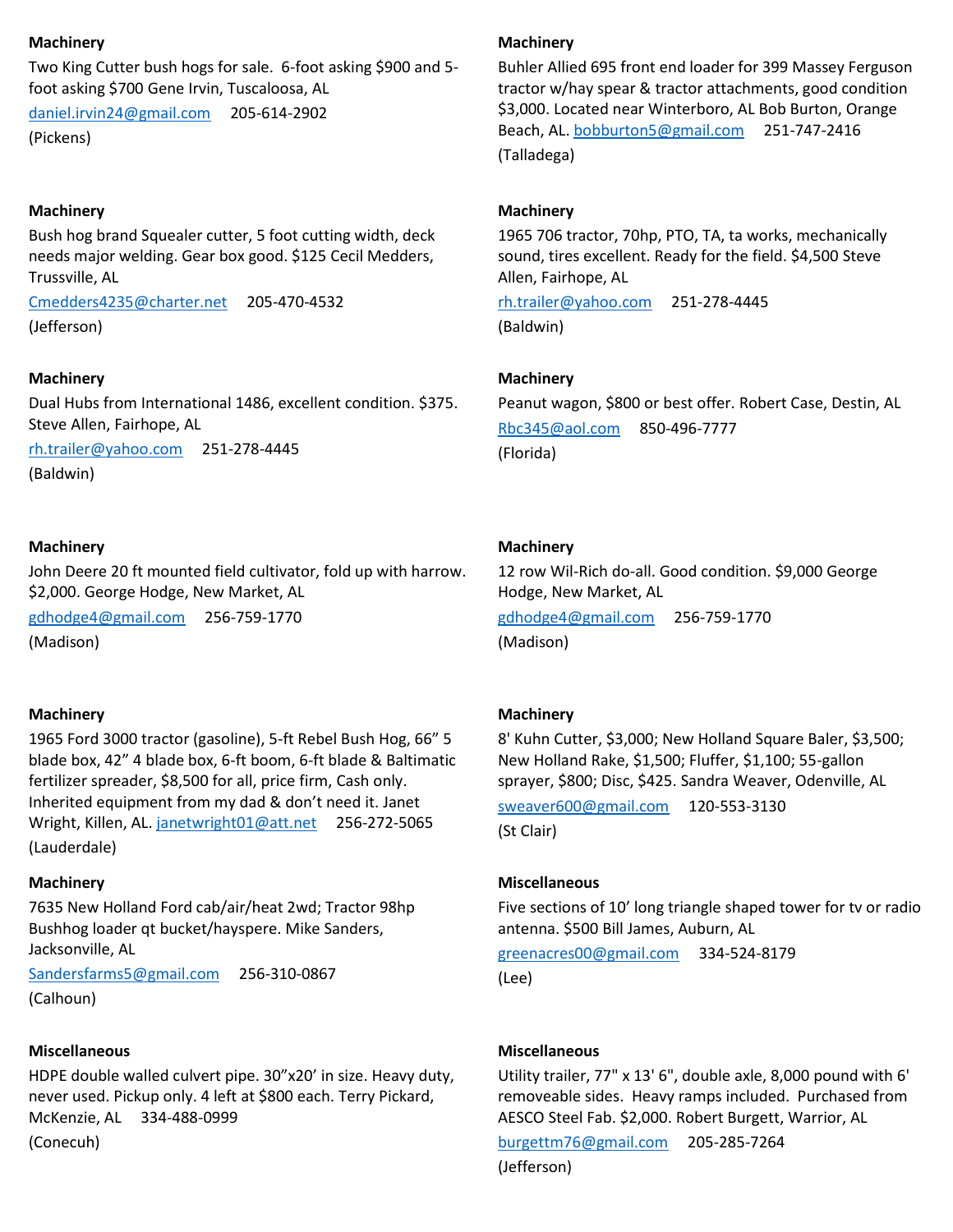## **Miscellaneous**

Cattle working systems, 7-pc, 180 sweep, \$3,900; 5 pc 90 sweep, \$2,800; manual head catch, \$700; various size hoop gates/sweep gates available, MSTA, build the system that works for you. Gary Singleton, Piedmont, AL

[garymacksingleton@yahoo.com](mailto:garymacksingleton@yahoo.com) 256-390-3940

(Cherokee)

#### **Miscellaneous**

2-bale covered hay feeder deluxe \$2,000; plain jane; \$1,600; several used & restored for less while they last. Saves hay; see at 605 County Rd. 19, Piedmont, AL 36272. Gary Singleton, Piedmont, AL. [garymacksingleton@yahoo.com](mailto:garymacksingleton@yahoo.com) 256-390-3940 (Cherokee)

#### **Miscellaneous**

28-piece HD catch pen, funnel/alley, consists of 50' diameter catch pen, 22' funnel w/sweep gate 33' alley, head catch, \$7,200; see at 605 County Road 19, Piedmont, AL 36272. Gary Singleton, Piedmont, AL

[garymacksingleton@yahoo.com](mailto:garymacksingleton@yahoo.com) 256-390-3940 (Cherokee)

#### **Miscellaneous**

Wood Burning Heater w/blower & all piping. Includes 7 pc. double wall pipe, 1 thru-wall double pipe w/clean out, & 1 spark resister & one pick-up truck load of dry, seasoned wood. Heater alone \$1,419.00 or \$1,000/all OBO. Lonnie Brock, Alexander City, AL[. lindahbrock@gmail.com](mailto:lindahbrock@gmail.com) 256-329-1463 (Tallapoosa)

#### **Miscellaneous**

Carpenter bees will be back soon, I make traps to catch & dispose of them, shipped in lots of 5 for \$85.00 w/instructions & hardware for hanging, , call for more info. William Timmerman, Monetta, AL

[thetroll1943bt@yahoo.com](mailto:thetroll1943bt@yahoo.com) 803-640-6265

(South Carolina)

#### **Miscellaneous**

1500 New unbreakable Hi-Tensile fiber fence post, 6' tall X 1.50" across & have 5- pre-drilled holes at 10, 20, 30, 40, 50" for installing wire w/clip, unbreakable, unbendable & never replace an insulator again. Rick Neves, Cullman, AL

[livestock77@hotmail.com](mailto:livestock77@hotmail.com) 256-747-3301

(Cullman)

#### **Plants, Bulbs & Seeds**

2021 Elephant Garlic Cloves, \$20 per LB, 5 lbs or more \$18 per LB, Free Shipping B Brown, Danielsville, AL

[bigb1946@gmail.com](mailto:bigb1946@gmail.com) 678-910-9171

(Georgia)

#### **Miscellaneous**

Extra heavy-duty cattle panels, 11' long x 5' 8" tall and weigh 175 lbs. \$230/ea, several type gates/panels for catch pens, working pens or round pens, all user friendly & animal safe. Gary Singleton, Piedmont, AL

#### [garymacksingleton@yahoo.com](mailto:garymacksingleton@yahoo.com) 256-390-3940

(Cherokee)

#### **Miscellaneous**

Heavy duty cattle guards fabricated to fit pasture entrance. Standard size is 7' wide x 20' long w/21/2" SCH 40 pipe, \$2,900. SHD 80 pipe \$3,500. Can add pasture gates to unit for a complete system. See installed unit at 220 County 19, Piedmont, AL. Gary Singleton, garymacksingleton@ yahoo.com 256-390-3940 (Cherokee)

#### **Miscellaneous**

Commercial Clay Target Throwing Machines, 7 Laporte Model 185 machines, includes all wiring & houses, ready to shoot. \$800/each. You pickup & load on trailer. Walter Powell, Ralph, AL

[dianepowel@yahoo.com](mailto:dianepowel@yahoo.com) 205-339-0849

(Tuscaloosa)

#### **Miscellaneous**

20X40 2001 mobile home in Hale County, in very good condition.

asking \$8,500. Beth Hamilton, Akron, AL

[elizabethshamiltonatt@gmail.com](mailto:elizabethshamiltonatt@gmail.com) 334-507-8512 (Hale)

#### **Miscellaneous**

Oak sideboards, original use to haul farm animals, for fullsize pickup \$120. Rough oak cage for large animal \$50. Cast iron shop sink \$35. Betty Kelso-Clough, Somerville, AL

[kelsoclough@aol.com](mailto:kelsoclough@aol.com) 256-566-7878 (Morgan)

#### **Plants, Bulbs & Seeds**

Fig plants, in one-gallon pots, several varieties & flavors to choose from including Adriatic JH, Marseilles Black, LSU releases & more. All varieties have been selected to do well in our area. Herb Kesler, Camp Hill, AL

[hckesler@gmail.com](mailto:hckesler@gmail.com) 256-307-9629

(Tallapoosa)

#### **Services**

Legend Landscaping, local family owned & operated in Moody & surrounding areas. Bundle savings, gardener special, & referral promotions. Guarantee flourishing lawn for outstanding price, Free estimates. Andrew Moss, Moody, AL. [Legend.Landscapers@gmail.com](mailto:Legend.Landscapers@gmail.com) 205-837-3309 (Jefferson)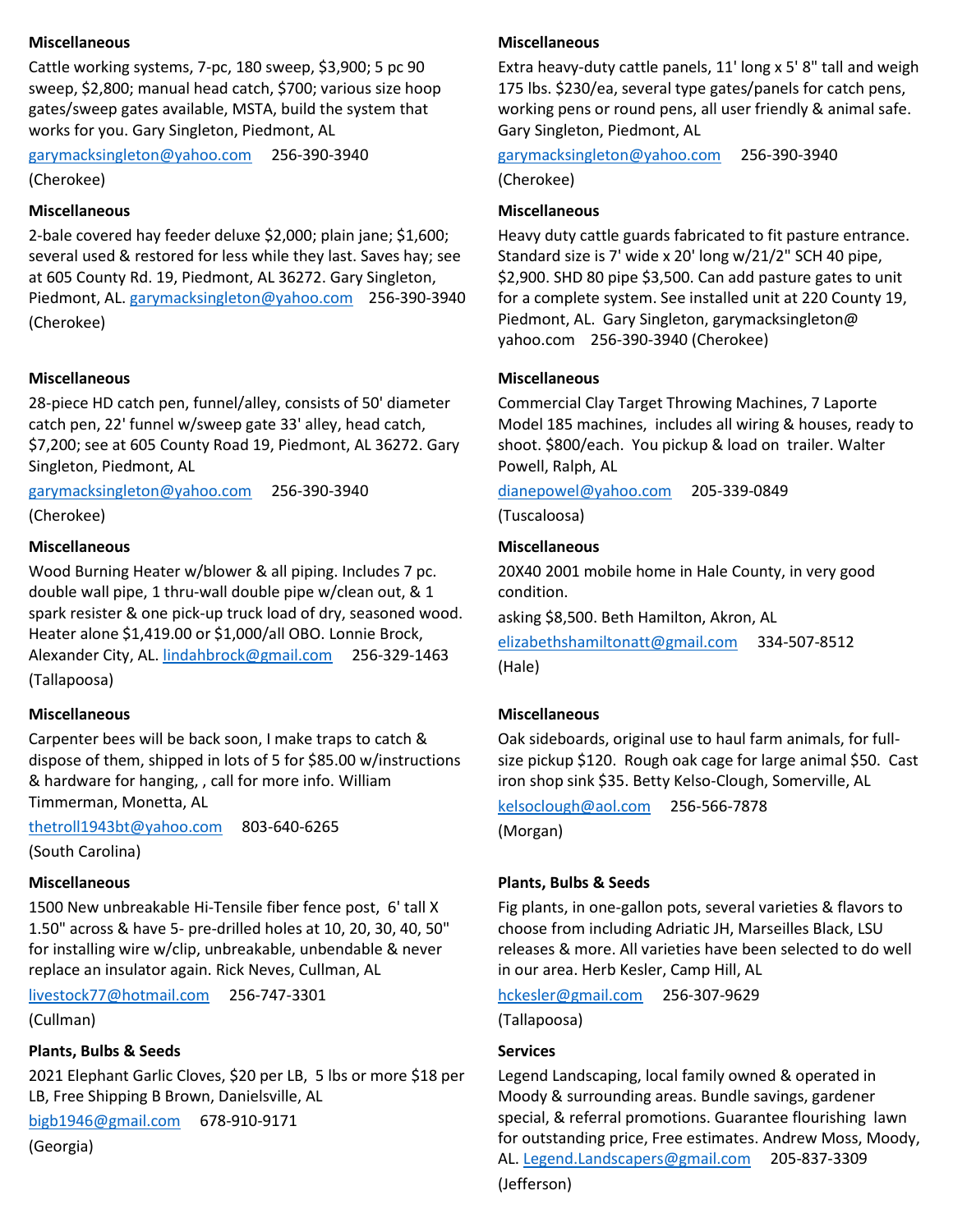#### **Sheep, Goats & Swine**

Native sheep, Gulf Coast Native lambs. Parasite resistant, hoof rot resistant, excellent mothers, easy care. \$150 for young ram lambs, \$235 for hogget rams, \$180 for ewe lambs, 235 for hogget ewes. JoEllen Ohayon, Silverhill, AL

[jeohayon56@gmail.com](mailto:jeohayon56@gmail.com) 251-709-5369

(Baldwin)

#### **Sheep, Goats & Swine**

Nigerian Dwarf goats. Young bucklings, doelings, & older stock. UnReg. bucklings or wethers \$100.00. Reg. bucklings \$250.00. All doelings \$350.00 & are Reg. stock. Visit blueberryhillsfarm.net, photos available on request. Ray Humphrey, Opelika, AL. [au1973alum@gmail.com](mailto:au1973alum@gmail.com) 334-701- 2332 (Lee)

#### **Sheep, Goats & Swine**

Goats 3 months old, nannies \$175 & billies \$125. Beautiful colors, all are eating well. For more info call 334-366-4263 OR 334-419-1834. Bernice McCraw, Maplesville, AL

[mccraw27@bellsouth.net](mailto:mccraw27@bellsouth.net) 334-366-4263 (Chilton)

# **Sheep, Goats & Swine**

Meat Goats for sale: primarily Boer and Kiko genes. 1-2 yearold Does \$200; Does with kid(s) \$300-\$400; Bucks \$200; doelings and bucklings \$150. Please email for more information Laurie Moore, Woodland, AL

[wtmlam2021@gmail.com](mailto:wtmlam2021@gmail.com) 256-282-7889 (Randolph)

## **Syrup, Honey & Bees**

Taking orders, 5 frame Italian spring nucs \$140. Ready end April/1st May. No frame exchange. Queens as available in April, \$25 David Bailey, Mc Lain, AL

[michellebailey964@gmail.com](mailto:michellebailey964@gmail.com) 601-525-6310 (Mississippi)

#### **Syrup, Honey & Bees**

Complete 8 or 10 frame hives, with bees, laying queen, eggs, larvae; with deep super, inner cover & lid, double screened bottom with lime board. (10 frame hive has 9 frames.) \$225. Ted Sexton, Ohatchee, AL. [tedsexton@bellsouth.net](mailto:tedsexton@bellsouth.net)

256-283-2965

(Calhoun)

#### **Trucks & Trailers**

1978 Chevrolet C65, 366 cubic in engine w/5-speed transmission, 2 speed axle, 20' flatbed dump w/metal sides, airbrakes & live tandem axle that operates w/a vacuum, \$10,900; Trail Master 24' Gooseneck trailer w/dovetail & ramps, double tandem with 20,000 Dennis Acker, Piedmont, AL 256-447-8344 (Cherokee)

#### **Sheep, Goats & Swine**

Spanish Goats, parasite & worms resistant, 4 Billies, 1-3 yrs old, \$250 -\$400. Earl Ledbetter, Shorter, AL

334-303-1580 (Macon)

#### **Sheep, Goats & Swine**

I have 10 goats that need a new home Braden Blackwell, Pell City, AL

[beelbeez88@gmail.com](mailto:beelbeez88@gmail.com) 256-504-5460 (St Clair)

#### **Sheep, Goats & Swine**

Piglets due late June-early July from Gloucestershire Old Spot boar bred to Hereford/Hampshire cross gilts. \$65 each. Local pick up only at farm in Fort Payne, AL. Photos of boar and gilts available upon request. Keri Carroll, Fort Payne, AL

[blackfoxacresfarm@gmail.com](mailto:blackfoxacresfarm@gmail.com) 256-418-5014 (Dekalb)

#### **Syrup, Honey & Bees**

3# packages \$135; 5-6 frame NUC's \$200; Complete 10 frame hives \$150; Honey supers \$50 & all beekeeping supplies Lookout Mtn. Honeybees David Kelton, Gadsden, AL. [honeybees60@gmail.com](mailto:honeybees60@gmail.com) 256-523-4767 or 256-441- 2887

(Etowah)

## **Syrup, Honey & Bees**

Five Frame Nuc Hives, \$165.00 your box, \$175.00 in my box. Laying queens availabe \$35.00. Hives available for pick up mid April, first of May. Call or text 334-292-1455 Tom Hoggle, Marion, AL. [thogglesr@gmail.com](mailto:thogglesr@gmail.com) 334-292-1455 (Perry)

#### **Trucks & Trailers**

Looking for a couple rear unloading silage wagons. Tim Tucker, Uriah, AL

[tuckfarm@frontiernet.net](mailto:tuckfarm@frontiernet.net) 251-282-6286 (Monroe)

#### **Trucks & Trailers**

1989 Ford F-700 with 400 engine, 5 speed transmission with 2 speed axle, 160,000 miles, 17' flatbed dump with 4' wooden sides & tandem axle \$8,800; 2006 Ford F-650, diesel engine, auto transmission, steel rollback bed, \$42,900. Dennis Acker, Piedmont, AL 256-447-8344 (Cherokee)